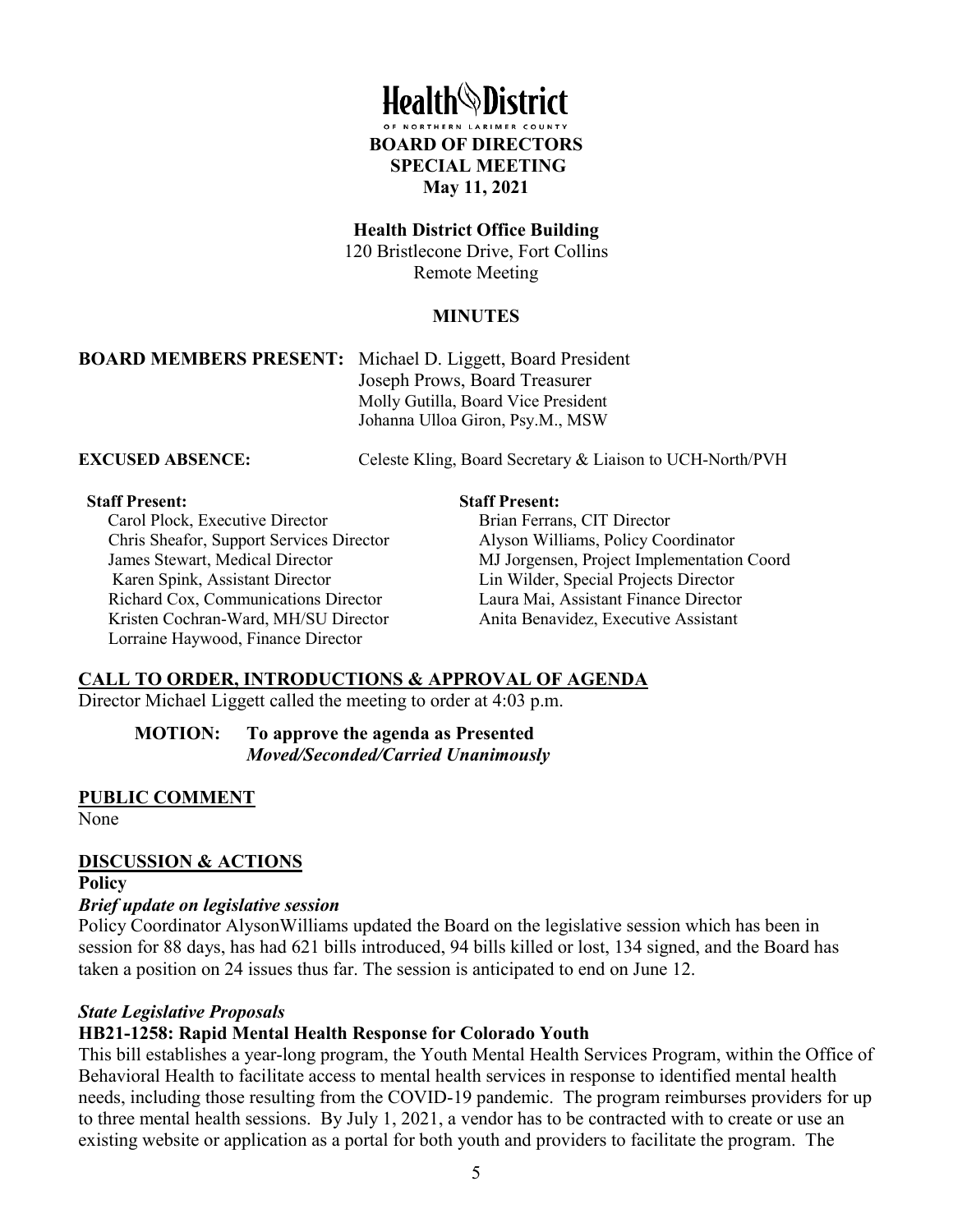program is repealed June 30, 2022. The Board expressed concern with the three-session limit, which is often not enough to deal with mental health issues, though they noted that this is better than what currently exists. They also noted the importance of assuring cultural attunement in providing mental health services.

# **MOTION: To support HB21-1258: Rapid Mental Health Response for Colorado Youth, while advocating that more sessions be allowed, and noting the importance of cultural attunement.**  *Moved/Seconded/Carried Unanimously*

# **HB21-1297: Pharmacy Benefit Manager & Insurer Requirements**

This bill enacts the "Pharmacy Fairness Act", which imposes requirements regarding contracts between pharmacy benefit managers (PBMs) and pharmacies. It requires a health insurer or PBM to respond in real time to a request from an insured, their provider, or a third party acting on behalf of the insured or provider for data regarding the cost, benefits, and coverage under their plan for a particular drug. Further, the bill requires a health insurer or PBM that removes a prescription drug from the prescription drug formulary or moves it to a higher cost tier on the formulary during the benefit year to notify a covered person that is prescribed that drug at least thirty days before the action and allow the covered person to continue using the drug without prior authorization and at the same coverage level for the remainder of the benefit year, with some exceptions.

Staff believe that the provision that protects the consumer from mid-year formulary shifts is particularly important. A challenge would be how the 'real time' could actually work, though Director Prows noted that real time information is very important for practicing physicians. A key point raised is that there does not appear to be a sanction for failure to comply.

# **MOTION: To support HB21-1297: Pharmacy Benefit Manager & Insurer Requirements overall, while Strongly Supporting the key elements regarding mid-year shifts in formularies, as well as the real-time information sharing requirement.** *Moved/Seconded/Carried Unanimously*

# **SB21-137: Behavioral Health Recovery Act**

This bill concerns a variety of issues and programs related to behavioral health and substance use. In part, this bill would restore funding to certain behavioral health programs that received a reduction in funding during the 2020 legislative session due to the budgetary impact of the pandemic. It sets aside \$4M per fiscal year for housing assistance to persons in recovery, transitioning from treatment or receiving treatment. Ms. Williams found an error in the bill, which was fixed when she pointed it out.

# **MOTION: To support SB21-137: Behavioral Health Recovery Act**   *Moved/Seconded/Carried Unanimously*

# **SB21-158: Increase Medical Providers for Senior Citizens**

This bill modifies the Colorado Health Service Corps program administered by the Primary Care Office in the Department of Public Health and Environment (CDPHE) to allow geriatric advanced practice providers, which include advanced practice registered nurses and physician assistants with geriatric training or experience, to participate in the loan repayment program on the condition of committing to provide geriatric care to older adults in health professional shortage areas for at least two years. This is a new pot of money directed specifically to those working in geriatrics. The bill requires the General Assembly to appropriate money from the General Fund to CDPHE for the purpose of helping repay loans for geriatric advanced practice providers through 2025-26, but the requirement is appealed on September 30, 2026.

# **MOTION: To support SB21-158: Increase Medical Providers for Senior Citizens**  *Moved/Seconded/Carried Unanimously*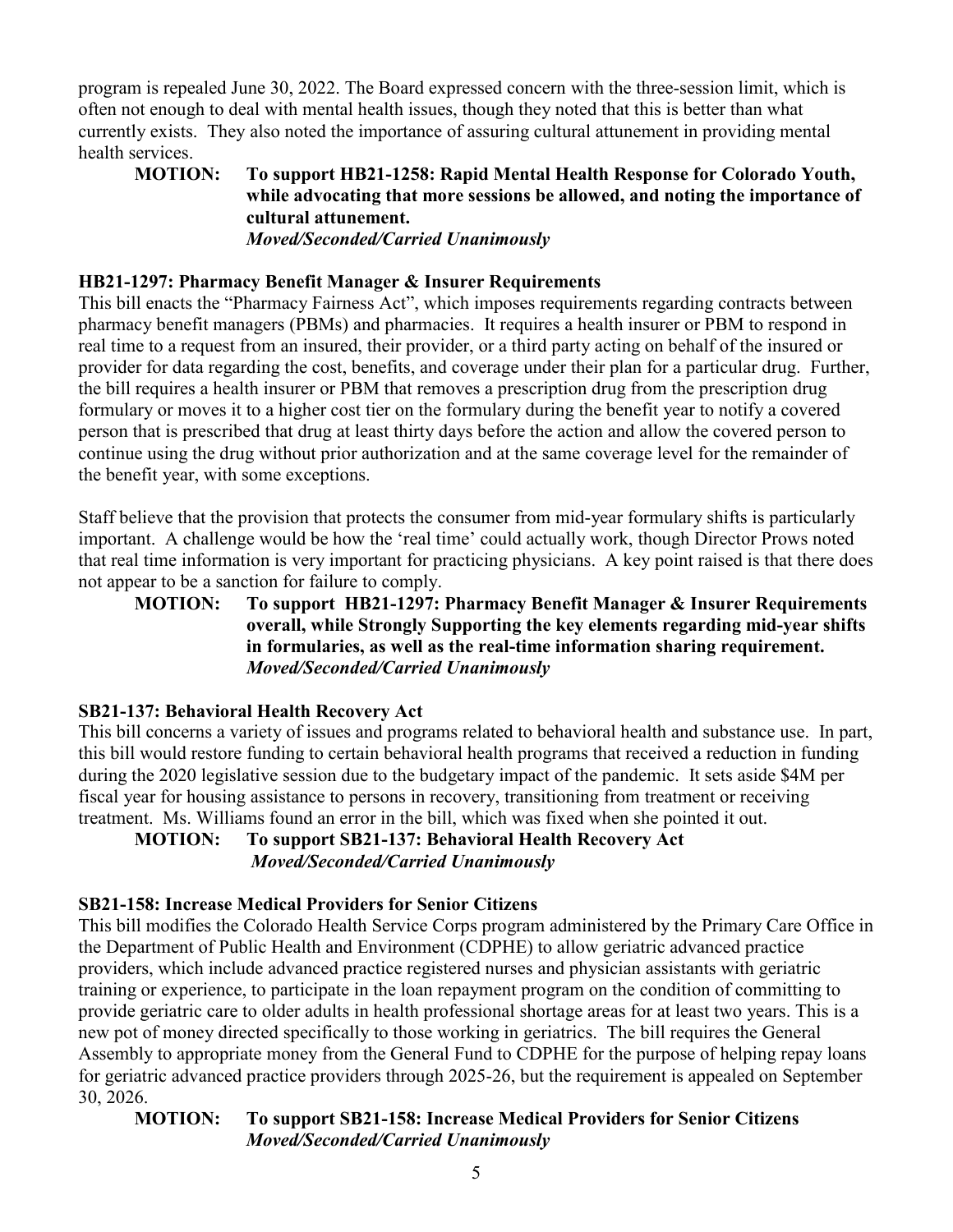## **SB21-018: Continuation of Necessary Document Program**

This bill continues the Necessary Document Program (known as the Colorado ID Project), indefinitely. The project helps people who are elderly, disabled, have low incomes, are unhoused, are the victims of domestic abuse, or have been impacted by a natural disaster obtain the documents they need to seek services and assistance. It is currently scheduled to repeal on September 1, 2021.

# **MOTION: To support SB21-018: Continuation of Necessary Document Program** *Moved/Seconded/Carried Unanimously*

## **HB21-1232: Standardized Health Benefit Plan Colorado Option**

The bill creates a standardized health insurance plan by the Division of Insurance (DOI) for carriers to offer in areas where they currently offer plans in both the individual and small group markets. The standardized plan would be a choice for those Coloradoans who acquire health insurance through either of those markets, alongside currently offered plans. It requires insurance carriers to work with other groups of the health care industry (i.e., hospitals, prescription drug manufacturers, providers) to reduce their insurance premiums by six percent each year over three years. The standardized plan would be an option in the individual and small group market, which is only a small portion of the state population. The advisory committee would be made up of consumer advocates and other individuals appointed by the governor and ratified by the Senate.

The Commissioner of Insurance is required to apply to the secretary of the United States Department of Health and Human Services (HHS) for a waiver and include a request for a pass-through of federal funding to capture savings as a result of the implementation of the standardized plan. The board did not take a position on the bill.

## *Federal*

### **American Families Plan**

The draft plan was released last week. A few relevant proposals include two years of post-secondary education at no cost and an increase in Pell Grants; a universal Pre-K; child care fees on a sliding scale based on income; a national paid family and medical leave program with up to 12 weeks of leave; the school nutrition program expanded through summer with healthy food incentives; unemployment insurance reform, automatically adjusting the length and amount of benefits depending on the issue (i.e., for crises like the pandemic); extension of ACA premium tax credits; extension of child tax credit increases through 2025; and making the earned income tax credit for childless workers permanent, as well as a Child and Dependent Care Tax Credit. It also proposes a top tax rate of 39%. It is yet to be introduced.

**FDA action on Menthol Tobacco**: In 2009 a bill was passed restricting sale of flavor-infused cigarettes but it did not cover menthol. It is anticipated that a new rule will be re-enacted within the next year that will include menthol, as well as all flavors in cigars.

# **LETA: Continue inclusion in Agreement?**

Ms. Plock raised the question of whether the Health District would elect to continue to be a signatory in the LETA Intergovernmental Agreement (IGA). Details on the issue were included in a memo in the board packet. The Health District has been included in the IGA from the outset, originally in 1990. While participating in LETA is of no cost to the Health District, several reasons to continue to be involved were discussed. LETA will be working with the involved organizations to draft new language, which will be brought back to the Board for consideration.

## **MOTION: To continue to be a participant in the LETA IGA.**  *Moved/Seconded/Carried Unanimously*